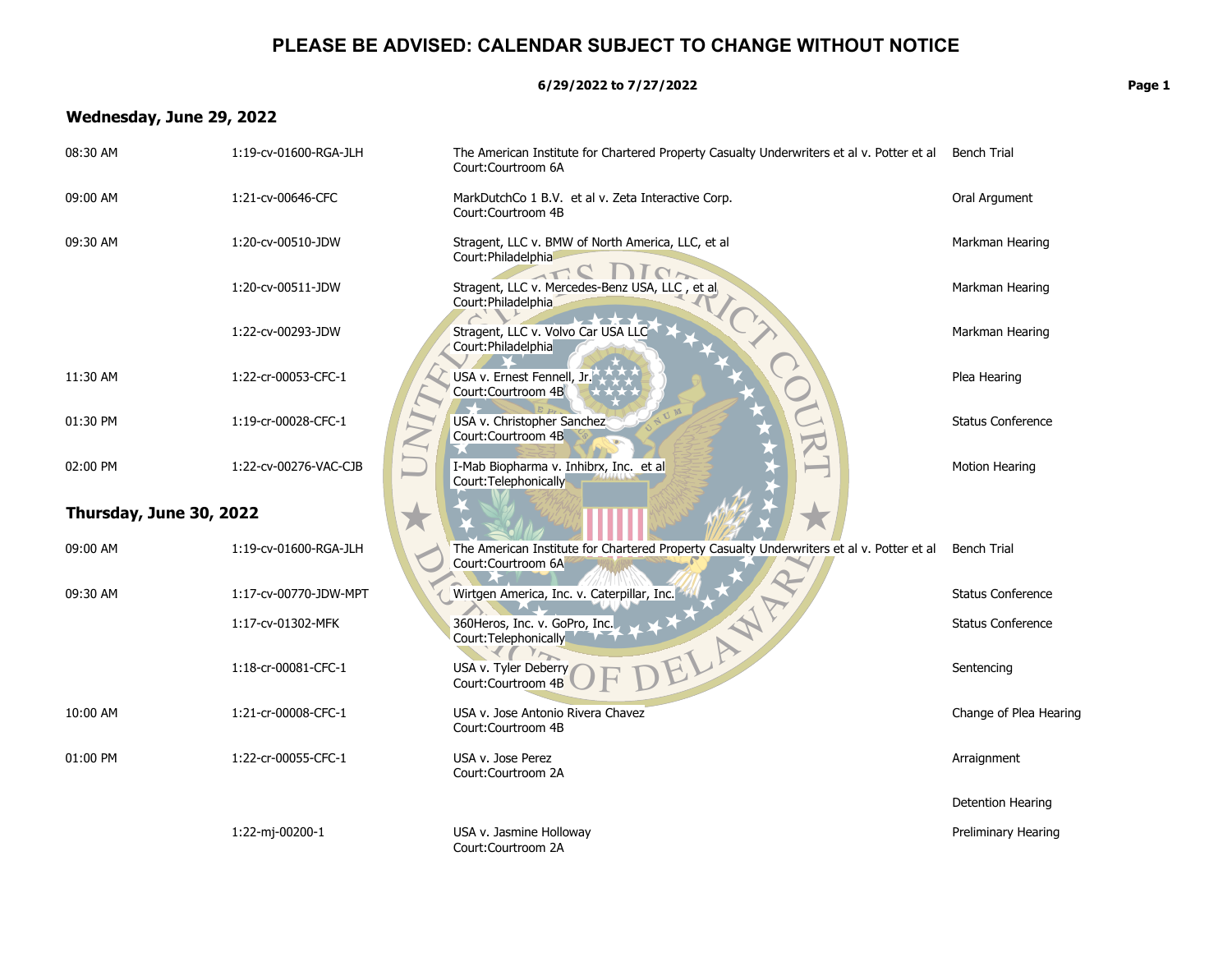**6/29/2022 to 7/27/2022 Page 2**

# **Thursday, June 30, 2022**

| 02:00 PM                    | 1:19-cv-00097-CFC-CJB | Magnolia Medical Technologies, Inc. v. Kurin, Inc.<br>Court:Courtroom 4B                                   | Final Pretrial Conference        |
|-----------------------------|-----------------------|------------------------------------------------------------------------------------------------------------|----------------------------------|
|                             | 1:19-cv-01979-RGA     | Novartis Pharmaceuticals Corporation v. Alkem Laboratories Ltd. et al<br>Court:Courtroom 6A                | <b>Motion Hearing</b>            |
|                             | 1:19-cv-02053-RGA     | Novartis Pharmaceuticals Corporation v. Dr. Reddys Laboratories, Inc. et al<br>Court:Courtroom 6A          | <b>Motion Hearing</b>            |
|                             | 1:20-cv-00445-RGA     | $\Gamma$<br>Novartis Pharmaceuticals Corporation v. Mylan Pharmaceuticals Inc. et al<br>Court:Courtroom 6A | <b>Motion Hearing</b>            |
|                             | 1:20-cv-01381-LFR     | Dunsmore v. Department of Services for Children, Youth and their Families et al<br>Court:Chambers          | <b>Pretrial Conference</b>       |
|                             | 1:20-md-02930-RGA     | In re: Entresto (Sacubitril/Valsartan) Patent Litigation<br>Court:Courtroom 6A                             | <b>Motion Hearing</b>            |
| 03:00 PM                    | 1:20-cv-00921-SB      | Cropper v. McCarthy et al<br>Court: Courtroom 4B                                                           | <b>Final Pretrial Conference</b> |
|                             | 1:20-cv-01381-LFR     | Dunsmore v. Department of Services for Children, Youth and their Families et al<br>Court:Courtroom 4B      | <b>Final Pretrial Conference</b> |
| <b>Friday, July 1, 2022</b> |                       |                                                                                                            |                                  |
| 09:00 AM                    | 1:18-cv-01810-MFK     | XMTT, Inc. v. Intel Corporation<br>Court: Virtual                                                          | Markman Hearing                  |
|                             | 1:21-cv-00900-RGA     | Otsuka Pharmaceutical Co., Ltd. v. Lupin Limited et al<br>Court:Courtroom 6A                               | Markman Hearing                  |
| 11:00 AM                    | 1:21-cv-01075-MN      | $\gamma_{\sim}$<br>Triumph IP LLC v. Hunter Industries Incorporated<br>Court:Courtroom 4A                  | <b>Motion Hearing</b>            |
|                             | 1:21-cv-01077-MN      | Triumph IP LLC v. Raisecom Inc.<br>Court:Courtroom 4A                                                      | <b>Motion Hearing</b>            |
|                             | 1:21-cv-01211-MN      | Triumph IP LLC v. Iteris, Inc.<br>Court:Courtroom 4A                                                       | <b>Motion Hearing</b>            |
|                             | 1:22-cv-00223-MN      | Triumph IP LLC v. Tait North America, Inc.<br>Court:Courtroom 4A                                           | <b>Motion Hearing</b>            |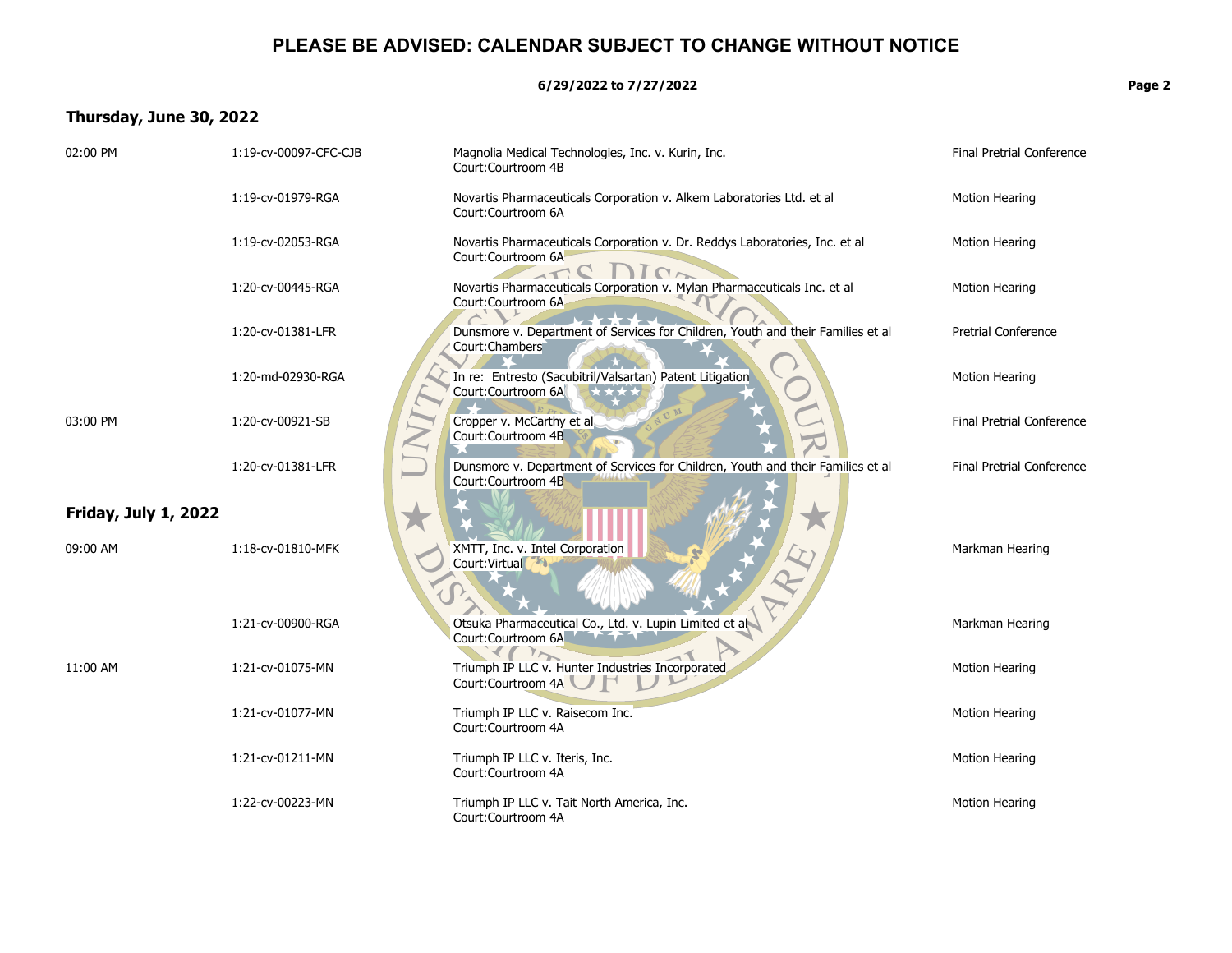**6/29/2022 to 7/27/2022 Page 3**

# **Friday, July 1, 2022**

| 02:00 PM                | 1:18-cv-01259-RGA     | Election Systems & Software, LLC v. Smartmatic USA Corporation<br>Court:Courtroom 6A | Markman Hearing        |
|-------------------------|-----------------------|--------------------------------------------------------------------------------------|------------------------|
| Tuesday, July 5, 2022   |                       |                                                                                      |                        |
| 09:00 AM                | 1:17-cr-00047-SB-1    | USA v. Omar Morales Colon<br>Court:Courtroom 6B                                      | Jury Trial             |
|                         | 1:17-cr-00047-SB-4    | USA v. Shakira Martinez<br>Court:Courtroom 6B                                        | Jury Trial             |
|                         | 1:18-cv-00827-CFC-JLH | Deere & Company v. AGCO Corporation, et al.,<br>Court:Courtroom 4B                   | Jury Trial             |
|                         | 1:20-cv-00804-RGA     | Sanofi-Aventis U.S. LLC, et al. v. Apotex Corp., et al.<br>Court:Courtroom 6A        | Markman Hearing        |
| 11:00 AM                | 1:20-cr-00084-MN-5    | USA v. Raymond Taite                                                                 | Change of Plea Hearing |
| 02:00 PM                | 1:21-cr-00052-MN-1    | USA v. Christopher Keesser<br>Rmk:HELD<br>Court:Courtroom 4A                         | Sentencing             |
| 02:30 PM                | 1:18-cr-00075-JDW-4   | USA v. Dion Oliver<br>Court:Courtroom 6A                                             | Sentencing             |
| 03:00 PM                | 1:21-cv-01822-JLH     | Antilles Family Office, LLC v. Inception Mining, Inc.<br>Court:Courtroom 2B          | Motion Hearing         |
| Wednesday, July 6, 2022 |                       |                                                                                      |                        |
| 09:00 AM                | 1:17-cr-00047-SB-1    | ELANE (E<br>USA v. Omar Morales Colon<br>Court:Courtroom 6B                          | Jury Trial             |
|                         | 1:17-cr-00047-SB-4    | USA v. Shakira Martinez<br>Court:Courtroom 6B                                        | Jury Trial             |
|                         | 1:18-cv-00827-CFC-JLH | Deere & Company v. AGCO Corporation, et al.,<br>Court:Courtroom 4B                   | Jury Trial             |
| 10:00 AM                | 1:17-cr-00082-RGA-1   | USA v. Quaheem Hall<br>Court:Courtroom 6A                                            | Sentencing             |
| 11:00 AM                | 1:20-cr-00084-MN-6    | Court:Courtroom 4A                                                                   | Sentencing             |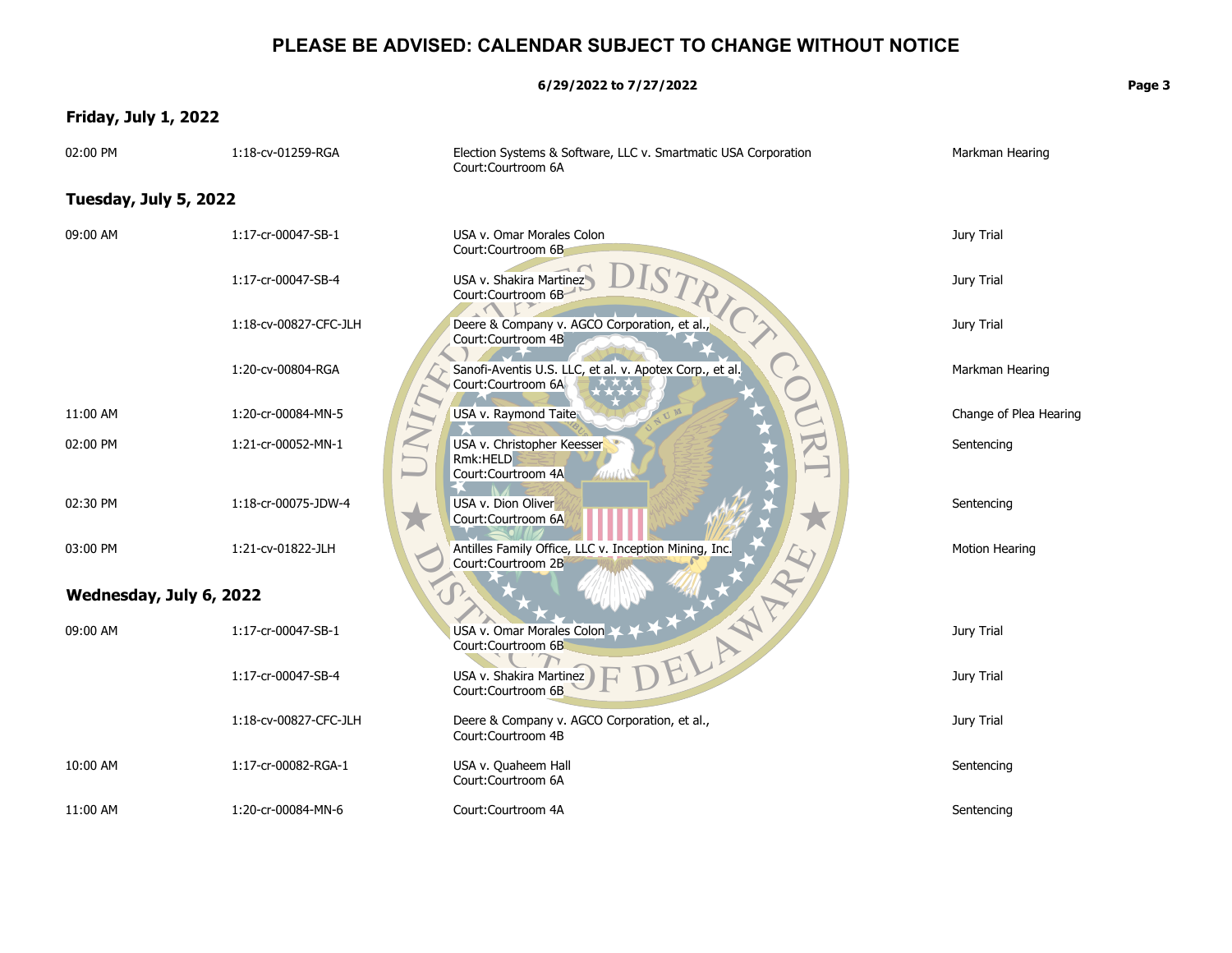**6/29/2022 to 7/27/2022 Page 4**

## **Wednesday, July 6, 2022**

#### USA v. Omar Morales Colc<br>
Court:Courtroom 6B<br>
USA v. Shakira Martinez<br>
Court:Courtroom 6B<br>
Deere & Company v. AGC<br>
Court:Courtroom 4B<br>
USA v. Lance L. Parker<br>
Court:Courtroom 6A<br>
Kmk:HELD<br>
Court:Courtroom 4A  ${\rm D}$ ISTRICT  $\star$ Allergan, Inc. et al.<br>
Court:Virtual<br>
USA v. Robert L. Higher<br>
Court:Courtroom 66<br>
USA v. Thomas Wis<br>
Court:Courtroom 64<br>
USA v. Jaguar William 1:21-cr-00067-MN-1 USA v. Jaquez Williams  $\bm{\mathrm{F}}$ DELAWARE H 03:00 PM 1:20-cr-00005-RGA-1 USA v. Taje Beasley Court:Courtroom 6A Sentencing 03:30 PM 1:17-cv-01612-MN-CJB Chemours Company FC, LLC v. Daikin Industries, Ltd. et al Court:Courtroom 4A Pretrial Conference **Thursday, July 7, 2022** 09:00 AM 1:17-cr-00047-SB-1 USA v. Omar Morales Colon Court:Courtroom 6B Jury Trial 1:17-cr-00047-SB-4 USA v. Shakira Martinez Court:Courtroom 6B Jury Trial 1:18-cv-00827-CFC-JLH Deere & Company v. AGCO Corporation, et al., Court:Courtroom 4B Jury Trial 10:00 AM 1:18-cr-00028-RGA-1 USA v. Lance L. Parker Court:Courtroom 6A Revocation Superv Rls-FinalHrg 11:00 AM 1:20-cr-00084-MN-8 Rmk:HELD Court:Courtroom 4A Sentencing 1:21-cr-00007-MN-1 USA v. Hanna Carello Court:Courtroom 4A Sentencing 01:00 PM 1:21-cv-01411-RGA Allergan, Inc. et al v. Revance Therapeutics, Inc. et al Court:Virtual Motion Hearing 1:22-cr-00044-MN-1 USA v. Robert L. Higgins Court:Courtroom 6C Arraignment 02:00 PM 1:17-cr-00045-RGA-1 USA v. Thomas Wisher Court:Courtroom 6A Sentencing Court:Courtroom 4A Change of Plea Hearing  **Friday, July 8, 2022**

09:00 AM 1:13-cv-01835-RGA TQ Delta LLC v. 2Wire Inc. Court:Courtroom 6A Pretrial Conference 1:17-cr-00047-SB-1 USA v. Omar Morales Colon Court:Courtroom 6BJury Trial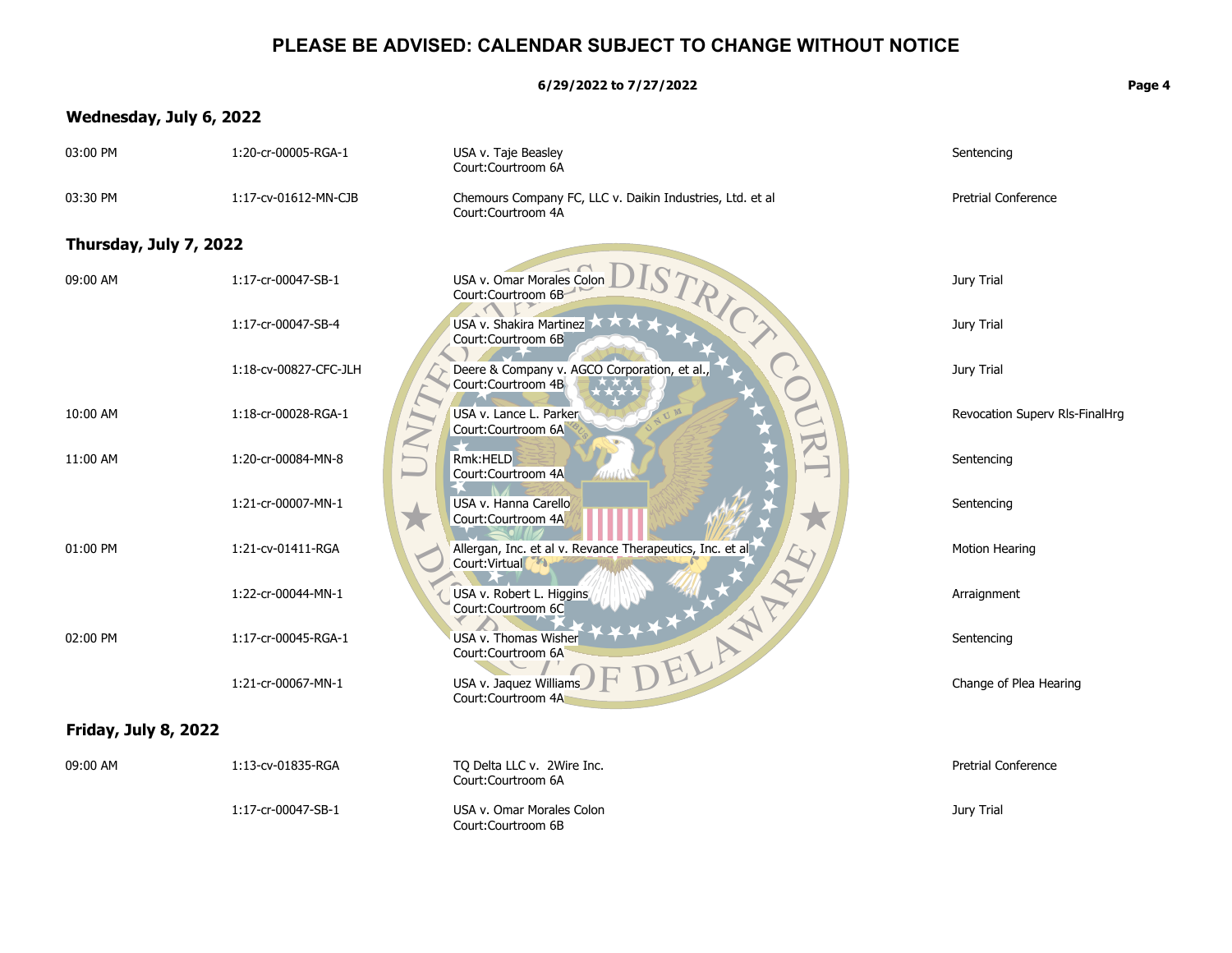**6/29/2022 to 7/27/2022 Page 5**

# **Friday, July 8, 2022**

| 09:00 AM                     | 1:17-cr-00047-SB-4    | USA v. Shakira Martinez<br>Court:Courtroom 6B                                                                                   | Jury Trial            |
|------------------------------|-----------------------|---------------------------------------------------------------------------------------------------------------------------------|-----------------------|
|                              | 1:18-cv-00827-CFC-JLH | Deere & Company v. AGCO Corporation, et al.,<br>Court: Courtroom 4B                                                             | Jury Trial            |
| 09:30 AM                     | 1:21-cv-01119-MN-CJB  | WSOU Investments, LLC v. Netgear, Inc.<br>Court:Courtroom 2A                                                                    | <b>Motion Hearing</b> |
|                              | 1:21-cv-01591-CJB     | $I \cap \mathcal{F}$<br>The Nielsen Company (US), LLC v. Hyphametrics, Inc.<br>Court:Courtroom 2A                               | <b>Motion Hearing</b> |
|                              | 1:21-cv-01592-CJB     | The Nielsen Company (US), LLC v. TVision Insights, Inc.<br>Court:Courtroom 2A                                                   | <b>Motion Hearing</b> |
|                              | 1:21-cv-01695-MN-CJB  | Diogenes Limited et al. v. DraftKings Inc.<br>Court:Courtroom 2A                                                                | <b>Motion Hearing</b> |
| 02:00 PM                     | 1:21-cv-00011-MN      | Arthrodesis Technology LLC v. Wright Medical Technology, Inc.<br>Court:Courtroom 4A                                             | Markman Hearing       |
| 03:00 PM                     | 1:21-cv-01796-JDW     | Johnson Controls Technology Company v. Willow Technology Corporation Pty Limited et Pretrial Conference<br>al<br>Court:Chambers |                       |
| <b>Monday, July 11, 2022</b> |                       |                                                                                                                                 |                       |
| 08:30 AM                     | 1:18-cv-00826-WCB     | Ingenico Inc. v. IOENGINE LLC<br>Court:Courtroom 6A                                                                             | Jury Trial            |
| 09:00 AM                     | 1:17-cr-00047-SB-1    | <b>TANARY</b><br>USA v. Omar Morales Colon<br>Court:Courtroom 6B                                                                | Jury Trial            |
|                              | 1:17-cr-00047-SB-4    | USA v. Shakira Martinez<br>Court:Courtroom 6B                                                                                   | Jury Trial            |
|                              | 1:18-cv-00827-CFC-JLH | Deere & Company v. AGCO Corporation, et al.,<br>Court:Courtroom 4B                                                              | Jury Trial            |
|                              | 1:19-cv-02300-EJW     | Ares Trading S.A. v. Dyax Corp.                                                                                                 | <b>Bench Trial</b>    |
| 09:30 AM                     | 1:17-cv-01612-MN-CJB  | Chemours Company FC, LLC v. Daikin Industries, Ltd. et al<br>Court:Courtroom 4A                                                 | Jury Trial            |
|                              | 1:18-cr-00075-JDW-2   | USA v. Dontae Sykes<br>Court:Courtroom 6B                                                                                       | Sentencing            |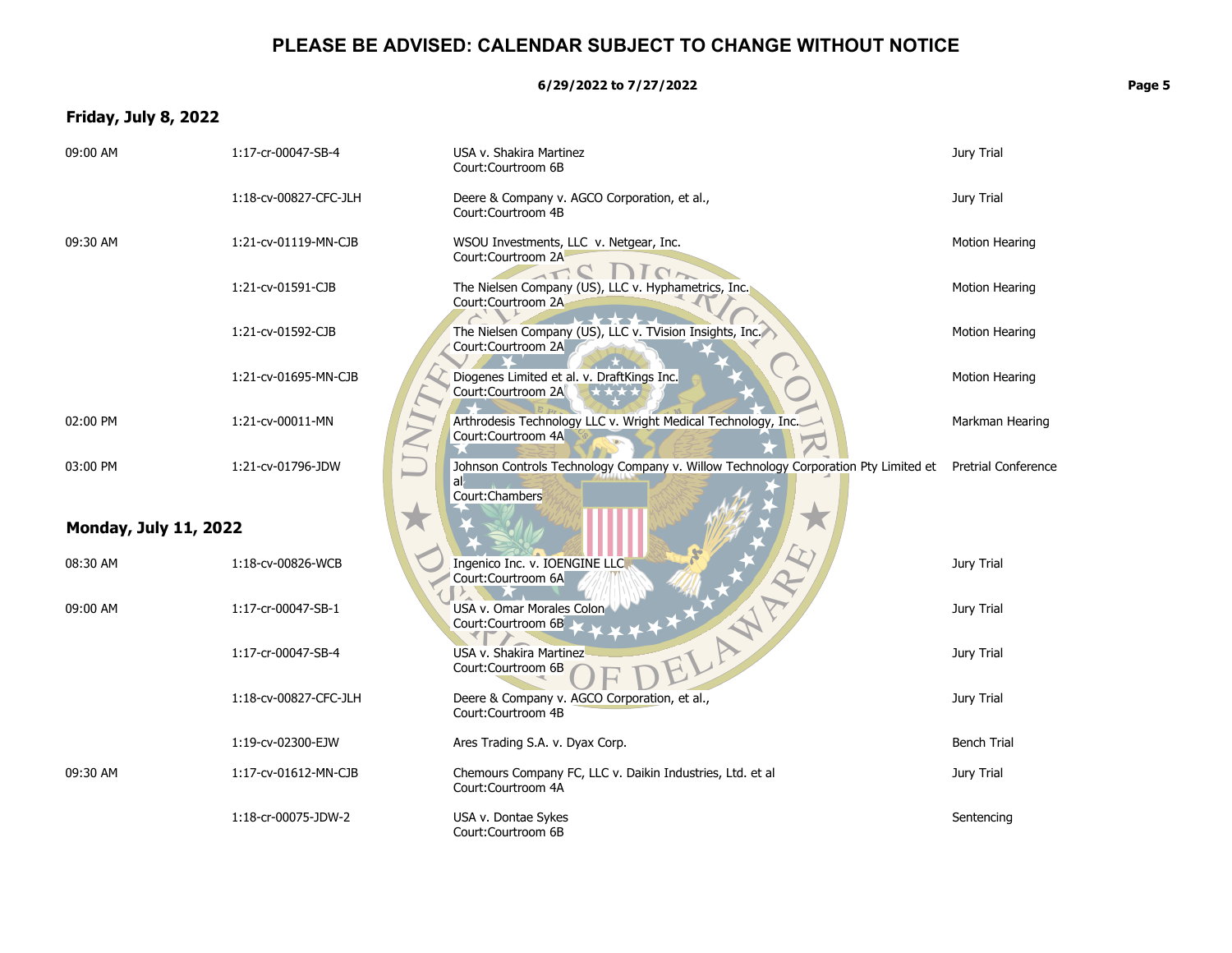**6/29/2022 to 7/27/2022 Page 6**

## **Monday, July 11, 2022**

### Court:Courtroom 4B<br>
ImmerVision, Inc. v. Apple<br>
Court:Telephonically<br>
Court:Courtroom 6A<br>
Court:Courtroom 6A<br>
USA v. Omar Morales Cold<br>
Court:Courtroom 6B<br>
USA v. Shakira Martinez  ${\rm D}$ **ISTRICT COURTS**  $\star$ Ares Trading S.A. v.<br>AbbVie Inc. et al v.<br>Court:To Be Determ<br>Medical Solutions, L<br>USA v. Gerardo Roo 12:00 PM 1:22-cr-00024-CFC-3 USA v. Gerardo Rodriquez<br>Court:Courtroom 4B  $\bm{\mathrm{F}}$ Paikin Industries, Ltd. et al. 12:30 PM 1:22-cv-00151-CJB Dasis Tooling, Inc. v. Siemens Industry Software, Inc. 1:22-cv-00312-CJB Casis Tooling, Inc. v. GlobalFoundries U.S., Inc. Motion Hearing 01:00 PM 1:20-cv-01509-CFC-JLH Viking Technologies, LLC v SquareTrade Inc. Court:Courtroom 2B Markman Hearing 02:30 PM 1:21-cr-00079-CFC-1 USA v. William M. Bailey Court:Courtroom 4B Change of Plea Hearing 1:21-cv-01733-MN-CJB ImmerVision, Inc. v. Apple, Inc. Court:Telephonically Motion Hearing  **Tuesday, July 12, 2022** 08:30 AM 1:18-cv-00826-WCB Ingenico Inc. v. IOENGINE LLC Court:Courtroom 6A Jury Trial 09:00 AM 1:17-cr-00047-SB-1 USA v. Omar Morales Colon Court:Courtroom 6B Jury Trial 1:17-cr-00047-SB-4 USA v. Shakira Martinez Court:Courtroom 6B Jury Trial 1:17-cv-01612-MN-CJB Chemours Company FC, LLC v. Daikin Industries, Ltd. et al Court:Courtroom 4A Jury Trial 1:19-cv-02300-EJW Ares Trading S.A. v. Dyax Corp. Bench Trial 1:20-cv-00968-MSG AbbVie Inc. et al v. Dr. Reddys Laboratories, Ltd. et al Court:To Be Determined Markman Hearing 11:00 AM 1:22-cv-00324-VAC-SRF Medical Solutions, L.L.C. v. Minocqua Health and Rehab, L.L.C. Initial Conference - Rule 16 Court:Courtroom 4B Change of Plea Hearing 03:00 PM 1:21-cr-00055-CFC-1 USA v. Ryan Lamar Freeman Court:Courtroom 4B Change of Plea Hearing  **Wednesday, July 13, 2022** 08:30 AM 1:18-cv-00826-WCB Ingenico Inc. v. IOENGINE LLC Court:Courtroom 6AJury Trial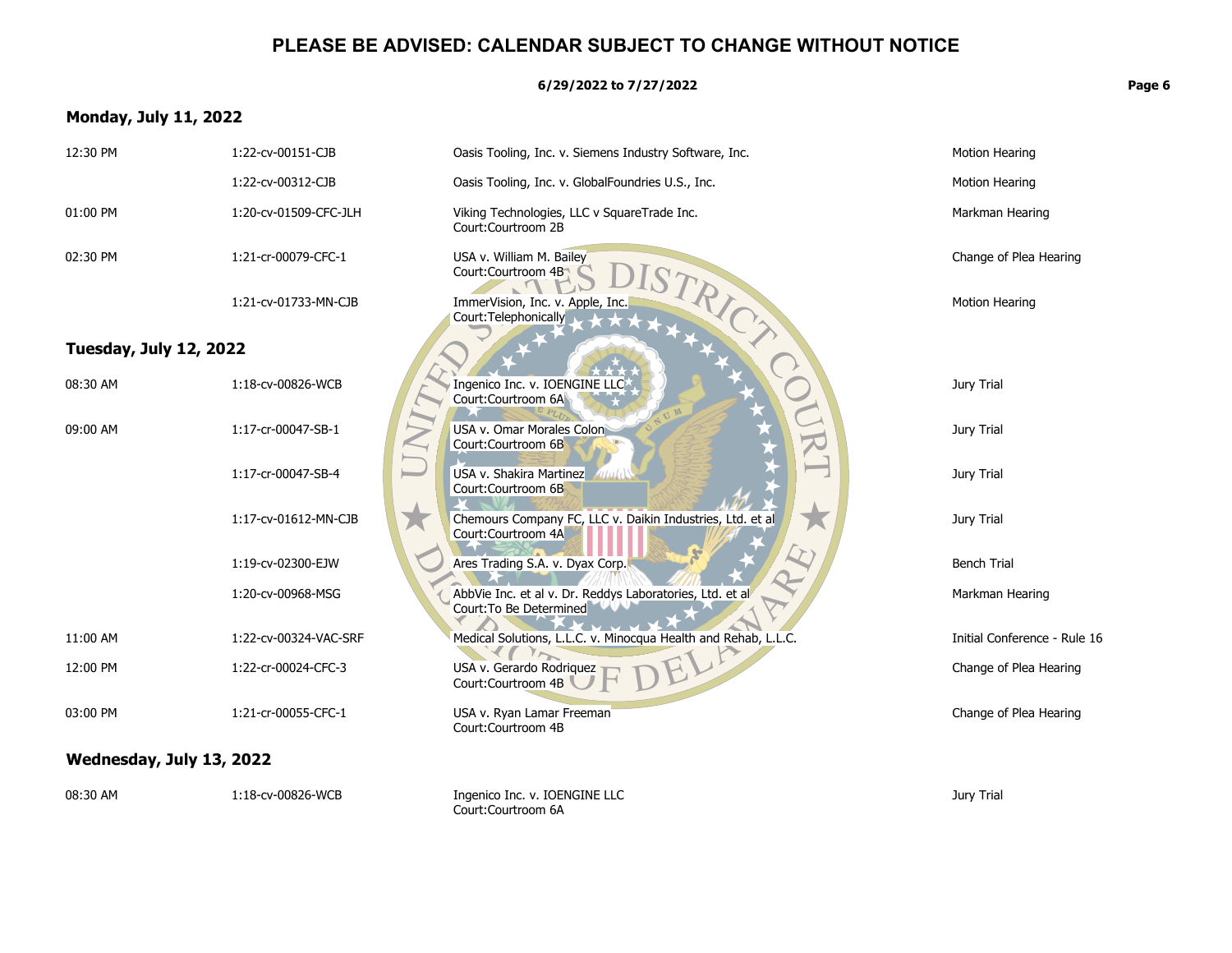**6/29/2022 to 7/27/2022 Page 7**

# **Wednesday, July 13, 2022**

| 09:00 AM                     | 1:17-cr-00047-SB-1    | USA v. Omar Morales Colon<br>Court:Courtroom 6B                                 | Jury Trial         |
|------------------------------|-----------------------|---------------------------------------------------------------------------------|--------------------|
|                              | 1:17-cr-00047-SB-4    | USA v. Shakira Martinez<br>Court:Courtroom 6B                                   | Jury Trial         |
|                              | 1:17-cv-01612-MN-CJB  | Chemours Company FC, LLC v. Daikin Industries, Ltd. et al<br>Court:Courtroom 4A | Jury Trial         |
|                              | 1:19-cv-02300-EJW     | Ares Trading S.A. v. Dyax Corp.<br>Court:Chambers                               | <b>Bench Trial</b> |
| 10:00 AM                     | 1:20-cr-00065-CFC-1   | USA v. Kwinton Brown<br>Court:Courtroom 4B                                      | Sentencing         |
| 03:00 PM                     | 1:18-cv-01205-CFC-JLH | Alphonso Inc. v. Free Stream Media Corp.<br>Court:Courtroom 4B                  | Oral Argument      |
|                              | 1:21-cv-01559-CFC     | Longbeam Technologies LLC v. Amazon.com, Inc. et al.<br>Court:Courtroom 4B      | Oral Argument      |
| Thursday, July 14, 2022      |                       |                                                                                 |                    |
| 08:30 AM                     | 1:18-cv-00826-WCB     | Ingenico Inc. v. IOENGINE LLC<br>Court:Courtroom 6A                             | Jury Trial         |
| 09:00 AM                     | 1:17-cr-00047-SB-1    | USA v. Omar Morales Colon<br>Court:Courtroom 6B                                 | Jury Trial         |
|                              | 1:17-cr-00047-SB-4    | USA v. Shakira Martinez<br>Court:Courtroom 6B                                   | Jury Trial         |
|                              | 1:17-cv-01612-MN-CJB  | Chemours Company FC, LLC v. Daikin Industries, Ltd. et al<br>Court:Courtroom 4A | Jury Trial         |
|                              | 1:19-cv-02300-EJW     | Ares Trading S.A. v. Dyax Corp.<br>Court: Chambers                              | <b>Bench Trial</b> |
| 01:00 PM                     | 1:22-cr-00017-CFC-2   | USA v. Jamil Salahuddin<br>Court:Courtroom 2B                                   | Arraignment        |
| <b>Friday, July 15, 2022</b> |                       |                                                                                 |                    |
| 08:30 AM                     | 1:18-cv-00826-WCB     | Ingenico Inc. v. IOENGINE LLC<br>Court:Courtroom 6A                             | Jury Trial         |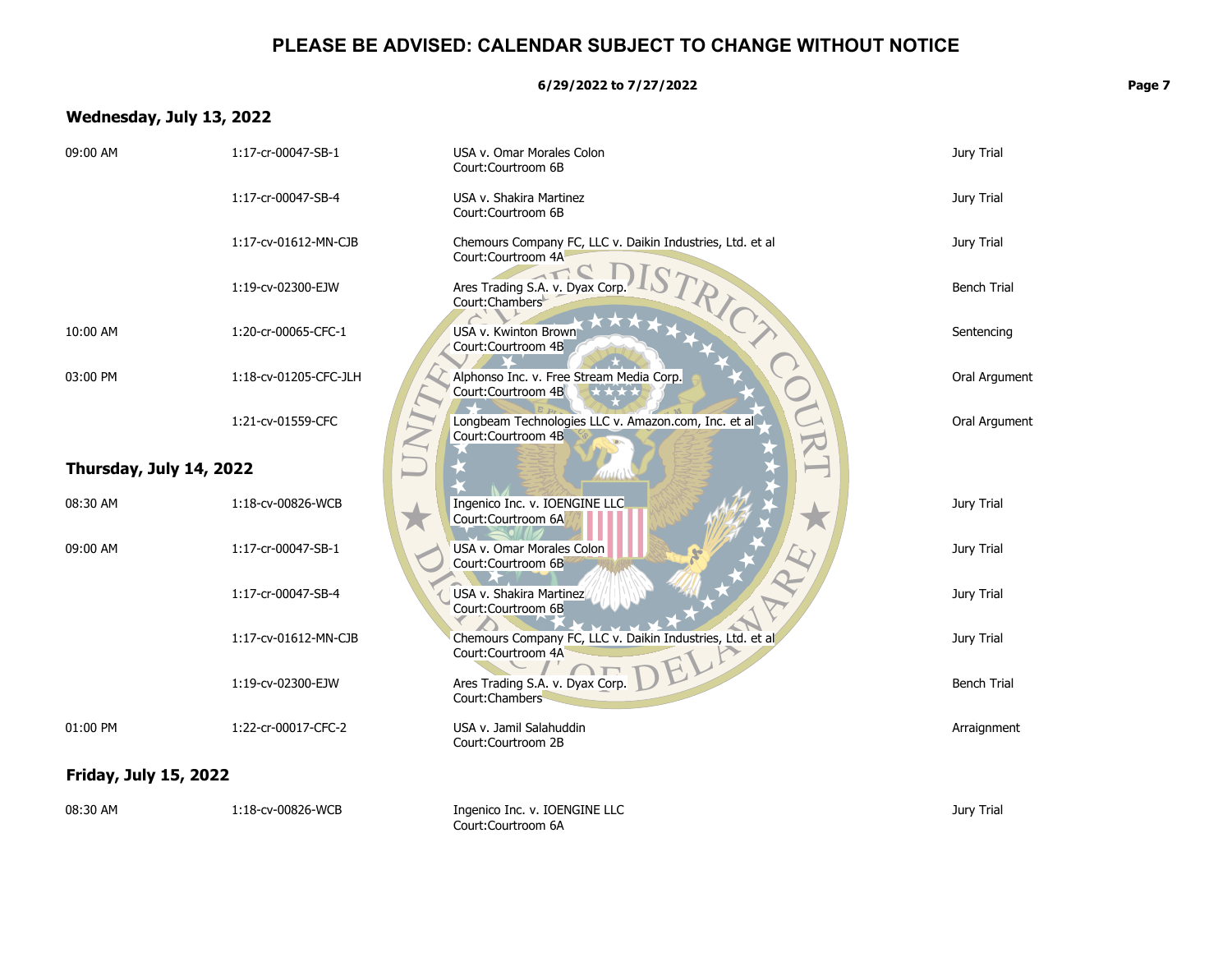**6/29/2022 to 7/27/2022 Page 8**

# **Friday, July 15, 2022**

| 09:00 AM                     | 1:17-cr-00047-SB-1   | USA v. Omar Morales Colon<br>Court:Courtroom 6B                                   | Jury Trial                 |
|------------------------------|----------------------|-----------------------------------------------------------------------------------|----------------------------|
|                              | 1:17-cr-00047-SB-4   | USA v. Shakira Martinez<br>Court:Courtroom 6B                                     | Jury Trial                 |
|                              | 1:17-cv-01612-MN-CJB | Chemours Company FC, LLC v. Daikin Industries, Ltd. et al.<br>Court:Courtroom 4A  | Jury Trial                 |
|                              | 1:19-cv-02300-EJW    | Ares Trading S.A. v. Dyax Corp.<br>Court: Chambers                                | <b>Bench Trial</b>         |
| 09:30 AM                     | 1:21-cr-00077-RGA-1  | USA v. Marquis Lopez<br>Court:Courtroom 6A                                        | <b>Pretrial Conference</b> |
| <b>Monday, July 18, 2022</b> |                      |                                                                                   |                            |
| 09:00 AM                     | 1:17-cr-00047-SB-1   | USA v. Omar Morales Colon<br>Court:Courtroom 6B                                   | Jury Trial                 |
|                              | 1:17-cr-00047-SB-4   | USA v. Shakira Martinez<br>Court:Courtroom 6B                                     | Jury Trial                 |
| 09:30 AM                     | 1:13-cv-01835-RGA    | TQ Delta LLC v. 2Wire Inc.<br>Court:Courtroom 6A                                  | Jury Trial                 |
| 10:30 AM                     | 1:21-cv-00823-JPM    | Invacare Corporation v. Sunrise Medical (US) LLC<br>Court: Virtual                | Markman Hearing            |
| 04:30 PM                     | 1:20-cv-00825-MN     | Roche Diabetes Care, Inc. v. Insulet Corporation<br>TAWAY.<br>Court: Courtroom 4A | <b>Pretrial Conference</b> |
| Tuesday, July 19, 2022       |                      |                                                                                   |                            |
| 08:30 AM                     | 1:20-cv-00921-SB     | Cropper v. McCarthy et all<br>Court:Courtroom 4B                                  | Jury Trial                 |
| 09:00 AM                     | 1:17-cr-00047-SB-1   | USA v. Omar Morales Colon<br>Court:Courtroom 6B                                   | Jury Trial                 |
|                              | 1:17-cr-00047-SB-4   | USA v. Shakira Martinez<br>Court:Courtroom 6B                                     | Jury Trial                 |
| 09:30 AM                     | 1:13-cv-01835-RGA    | TQ Delta LLC v. 2Wire Inc.<br>Court:Courtroom 6A                                  | Jury Trial                 |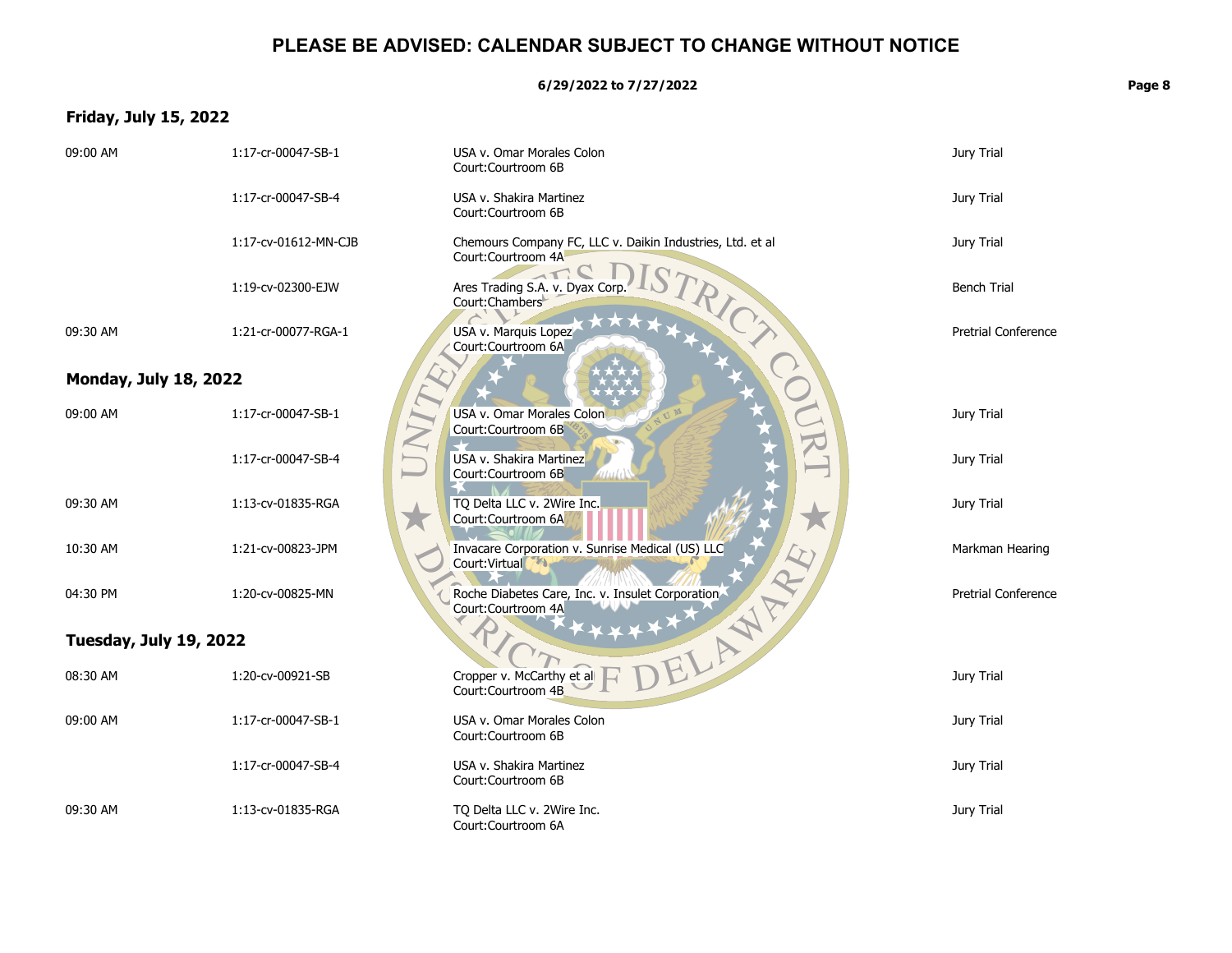**6/29/2022 to 7/27/2022 Page 9**

# **Wednesday, July 20, 2022**

| 08:30 AM                     | 1:20-cv-00921-SB      | Cropper v. McCarthy et al<br>Court:Courtroom 4B                                                              | Jury Trial               |
|------------------------------|-----------------------|--------------------------------------------------------------------------------------------------------------|--------------------------|
| 09:00 AM                     | 1:17-cr-00047-SB-1    | USA v. Omar Morales Colon<br>Court:Courtroom 6B                                                              | Jury Trial               |
|                              | 1:17-cr-00047-SB-4    | USA v. Shakira Martinez<br>Court:Courtroom 6B                                                                | Jury Trial               |
|                              | 1:20-cv-00551-RGA-CJB | Fundamental Innovation Systems International LLC v. Lenovo (United States), Inc. et al<br>Court:Courtroom 6A | <b>Status Conference</b> |
|                              | 1:20-cv-00552-RGA-CJB | Fundamental Innovation Systems International LLC v. TCT Mobile (US), Inc. et al<br>Court: Courtroom 4B       | <b>Status Conference</b> |
| 09:30 AM                     | 1:13-cv-01835-RGA     | TQ Delta LLC v. 2Wire Inc.<br>Court:Courtroom 6A                                                             | Jury Trial               |
| 10:00 AM                     | 1:21-cv-01741-SRF     | Nixon v. University of Delaware                                                                              | <b>Status Conference</b> |
| Thursday, July 21, 2022      | N                     |                                                                                                              |                          |
| 08:30 AM                     | 1:20-cv-00921-SB      | Cropper v. McCarthy et al<br>Court: Courtroom 4B                                                             | Jury Trial               |
| 09:00 AM                     | 1:17-cr-00047-SB-1    | USA v. Omar Morales Colon<br>Court:Courtroom 6B                                                              | Jury Trial               |
|                              | 1:17-cr-00047-SB-4    | USA v. Shakira Martinez<br>Court:Courtroom 6B                                                                | Jury Trial               |
|                              | 1:20-cv-01775-RGA     | Celanese International Corporation et al v. Anhui Jinhe Industrial Co., Ltd. et al<br>Court:Courtroom 6A     | Markman Hearing          |
| <b>Friday, July 22, 2022</b> |                       | JELA                                                                                                         |                          |
| 08:30 AM                     | 1:20-cv-00921-SB      | Cropper v. McCarthy et al<br>Court:Courtroom 4B                                                              | Jury Trial               |
| 09:00 AM                     | 1:17-cr-00047-SB-1    | USA v. Omar Morales Colon<br>Court:Courtroom 6B                                                              | Jury Trial               |
|                              | 1:17-cr-00047-SB-4    | USA v. Shakira Martinez<br>Court:Courtroom 6B                                                                | Jury Trial               |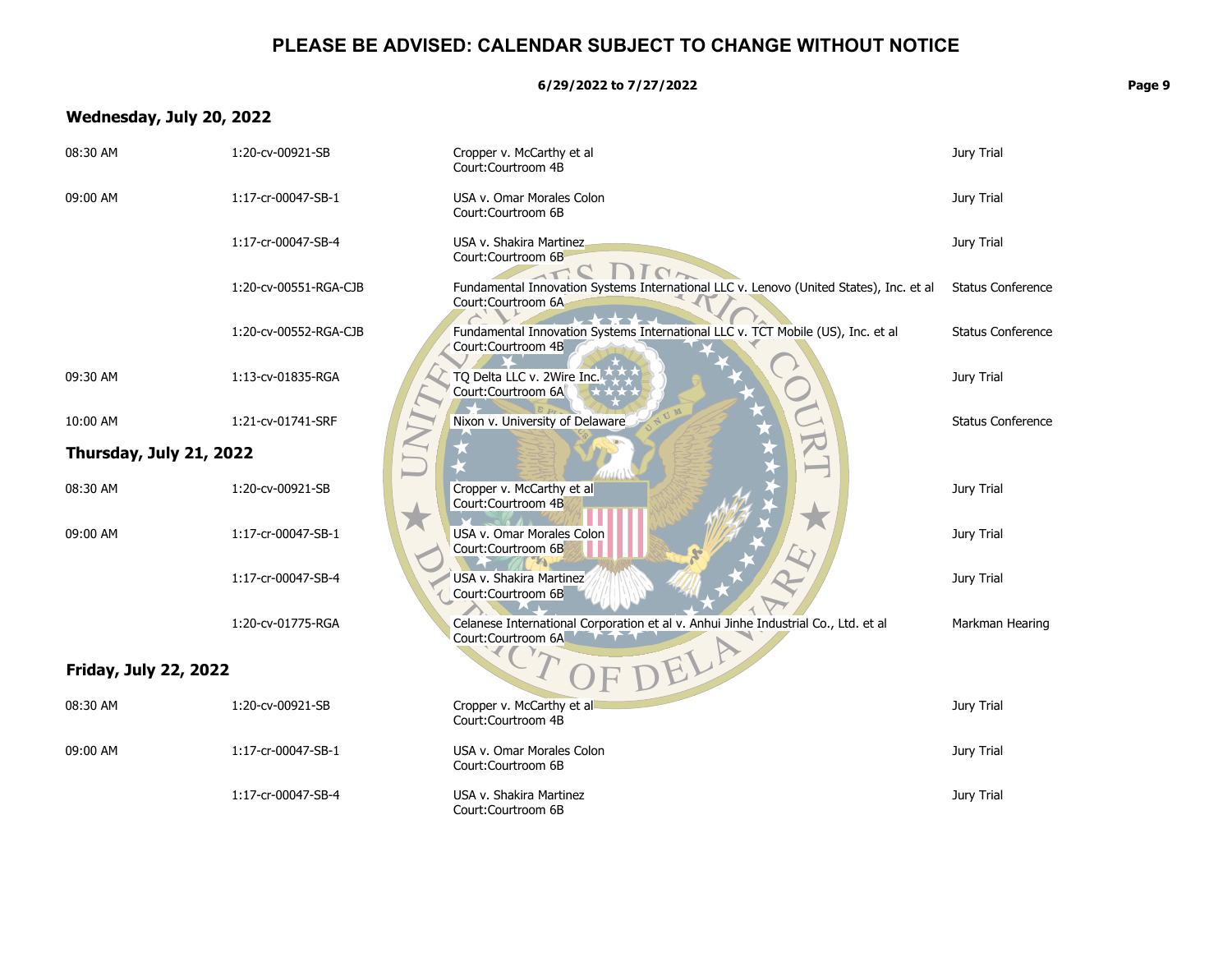**6/29/2022 to 7/27/2022 Page 10**

# **Friday, July 22, 2022**

| ı.<br>ı<br>г |  |
|--------------|--|
|              |  |

| 11:00 AM                     | 1:22-cv-00632-RGA     | CDW, Inc. et al v. Johnson<br>Court:Courtroom 6A                                                           | Motion Hearing               |
|------------------------------|-----------------------|------------------------------------------------------------------------------------------------------------|------------------------------|
| <b>Monday, July 25, 2022</b> |                       |                                                                                                            |                              |
| 08:30 AM                     | 1:19-cv-00097-CFC-CJB | Magnolia Medical Technologies, Inc. v. Kurin, Inc.<br>Court:Courtroom 4B                                   | Jury Trial                   |
| 09:00 AM                     | 1:17-cr-00047-SB-1    | USA v. Omar Morales Colon<br>Court:Courtroom 6B-                                                           | Jury Trial                   |
| 09:30 AM                     | 1:20-cv-00825-MN      | Roche Diabetes Care, Inc. v. Insulet Corporation<br>Court:Courtroom 4A                                     | Jury Trial                   |
|                              | 1:20-cv-01381-LFR     | Dunsmore v. Department of Services for Children, Youth and their Families et al<br>Court: To Be Determined | Jury Trial                   |
|                              | 1:21-cr-00077-RGA-1   | USA v. Marquis Lopez<br>Court:Courtroom 6A                                                                 | Jury Trial                   |
| 03:00 PM                     | 1:22-cv-00263-VAC-SRF | Vector Licensing LLC v. T-Mobile USA, Inc.                                                                 | Initial Conference - Rule 16 |
| Tuesday, July 26, 2022       |                       |                                                                                                            |                              |
| 08:30 AM                     | 1:19-cv-00097-CFC-CJB | Magnolia Medical Technologies, Inc. v. Kurin, Inc.<br>Court:Courtroom 4B                                   | Jury Trial                   |
| 09:00 AM                     | 1:17-cr-00047-SB-1    | USA v. Omar Morales Colon<br>Court:Courtroom 6B                                                            | Jury Trial                   |
|                              | 1:20-cv-00825-MN      | Roche Diabetes Care, Inc. v. Insulet Corporation<br>Court:Courtroom 4A                                     | Jury Trial                   |
| 09:30 AM                     | 1:20-cv-01381-LFR     | Dunsmore v. Department of Services for Children, Youth and their Families et al<br>Court: To Be Determined | Jury Trial                   |
|                              | 1:21-cr-00077-RGA-1   | USA v. Marquis Lopez<br>Court:Courtroom 6A                                                                 | Jury Trial                   |
| 12:00 PM                     | 1:22-cv-00090-CFC     | EVR Construction LLC v. BuildPro Construction LLC<br>Court:Courtroom 4B                                    | <b>Motion Hearing</b>        |
| Wednesday, July 27, 2022     |                       |                                                                                                            |                              |
| 08:30 AM                     | 1:19-cv-00097-CFC-CJB | Magnolia Medical Technologies, Inc. v. Kurin, Inc.<br>Court:Courtroom 4B                                   | Jury Trial                   |